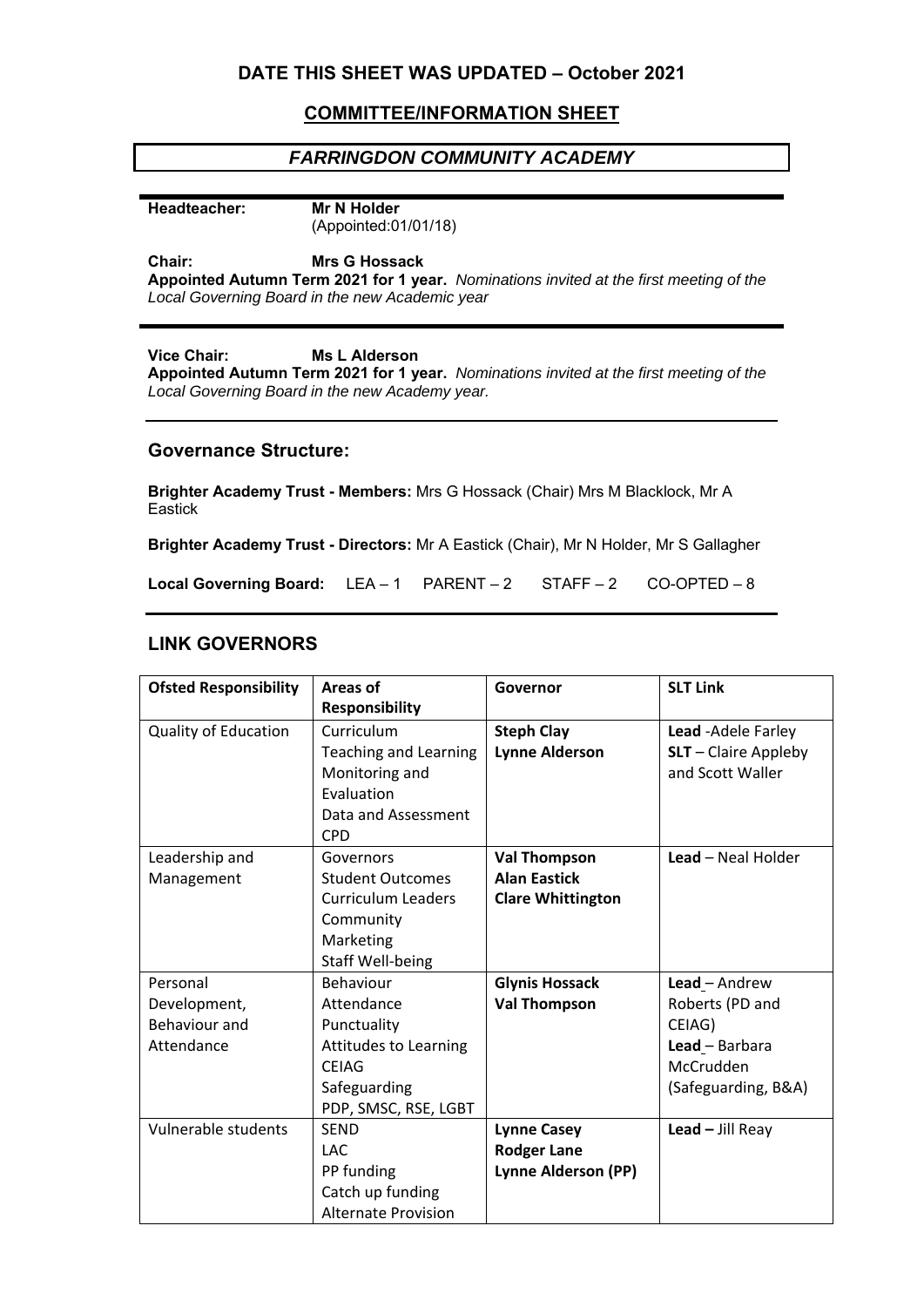## **Personnel Committee** *(Quorum = 3)*

## **Mrs G Hossack (Chair), Ms L Alderson, Mrs S Clay**

*Mr N Holder (Headteacher) to be invited when appropriate* 

## **Performance Management**

**Performance Management Governors: Mrs G Hossack, Review Officer: Mr A Eastick** 

## **Personnel Appeals Committee**

## **Mr A Eastick (Chair), Mr R Lane, Ms L Casey**

*Mr N Holder (Headteacher) to be invited when appropriate* 

## **Personal Development, Behaviour and Welfare (incl. safeguarding) (Quorum = 3)**

*Internal clerking used except for items using of delegation of powers\*:*  **\*Delegation of powers given for suspension reviews and Permanent Exclusions.** 

## **Mrs G Hossack (Chair), Mr R Lane, Mrs V Thompson, Ms K Rose and Ms L Casey**

*Miss J Reay (staff) to be invited when appropriate Mr N Holder (Headteacher) to be invited when appropriate* 

\*suggestion to make Complaints a responsibility of the Board of Directors and for policy to be amended. **COMPLAINTS**  *(Quorum = 3)*

### **Mrs G Hossack, Mr A Eastick, Mr R Lane and Ms L Casey**

*Mr N Holder (Headteacher) to be invited when appropriate* 

- **Governors agreed (Autumn term 2005 and reviewed 2021) to adopt a policy not to pay governors' expenses**
- **Governors agreed to subscribe to the TfC governing training programme.**
- **The Clerk to the Governing Board and its formal committees is the Governor Support Team (TfC), supported by Ms B Parker (internal minutes)**

## **Directors**

Directors (all or any of them) may also serve on the Local Governing Board and may attend any meetings of the Local Governing Board and its committees. Any Director attending a meeting of the Local Governing Board will count towards the quorum for the purposes of the meeting and will be entitled to vote on any resolution being considered by the Local Governing Board.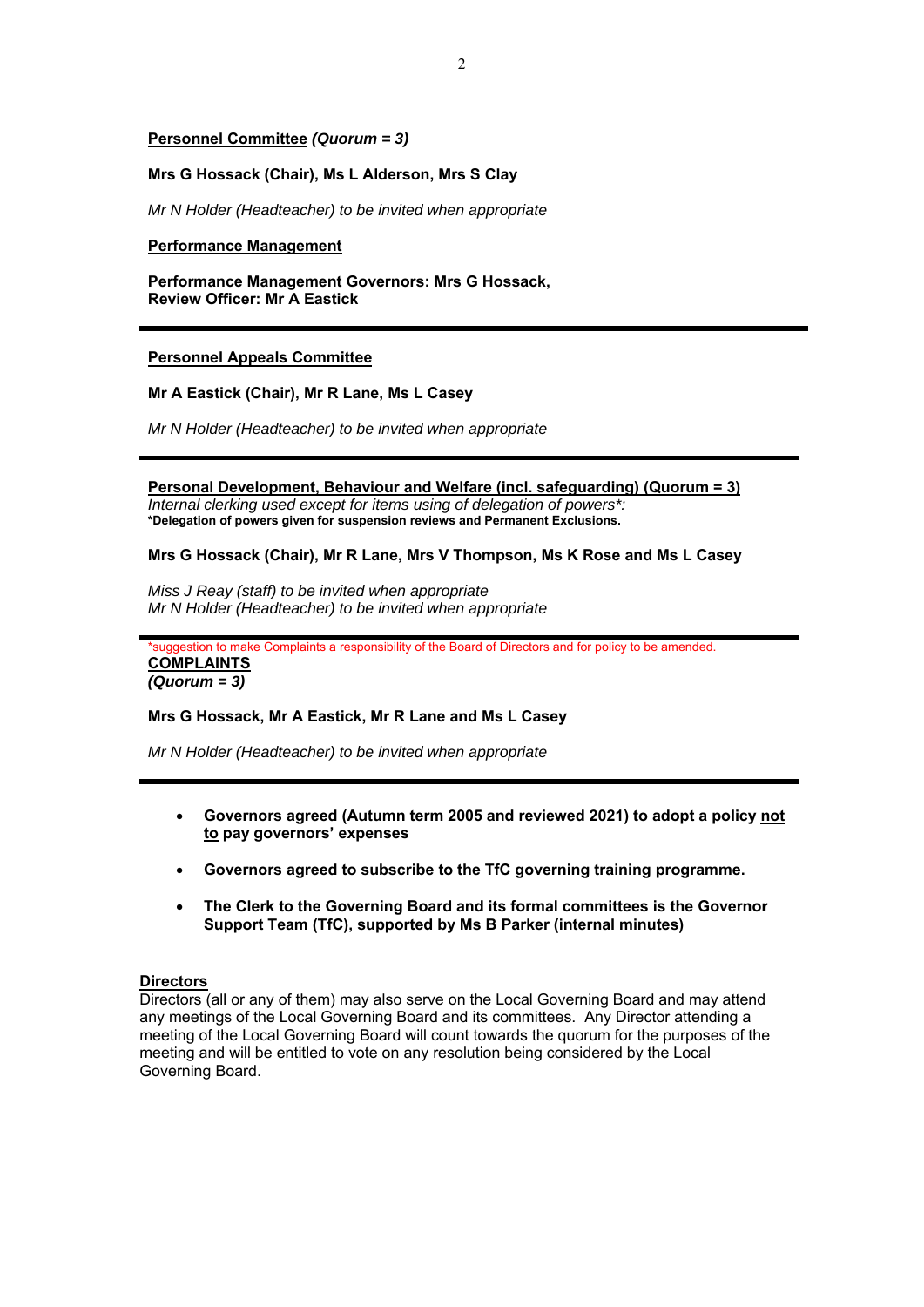# **FARRINGDON COMMUNITY ACADEMY**

# **TERMS OF REFERENCE – EMPLOYMENT ISSUES**

# **Personnel Responsibilities chart**

|                                                                       | Task             |              |           |                |                |
|-----------------------------------------------------------------------|------------------|--------------|-----------|----------------|----------------|
|                                                                       | <b>Directors</b> | Local        | Personnel | <b>Appeals</b> | Head           |
|                                                                       |                  | Governing    | Committee | Committee      | teacher        |
|                                                                       |                  | <b>Board</b> |           |                |                |
| <b>Appointment of Headteacher and Deputy Headteacher</b>              |                  |              |           |                |                |
|                                                                       |                  |              |           |                |                |
| Accept the resignation of Headteacher/Deputy                          |                  | ✓            |           |                |                |
| Headteacher                                                           |                  |              |           |                |                |
| Set Headteacher/Deputy Headteacher salary                             |                  | ✓            |           |                |                |
| Determine advertisement/job spec./person spec/timetable               |                  |              | ✓         |                |                |
| for interview                                                         |                  |              |           |                |                |
| Select governors to serve on Personnel                                |                  | ✓            |           |                |                |
| Committee                                                             |                  |              |           |                |                |
| Shortlist and interview for Headteacher and Deputy                    |                  |              | ✓         |                |                |
| Headteacher                                                           |                  | ✓            |           |                |                |
| Ratify Appointments of Deputy Headteacher                             |                  |              |           |                |                |
| Ratify Appointments of Headteacher                                    | ✓                |              |           |                |                |
|                                                                       |                  |              |           |                |                |
| <b>Appointment of Teaching and Non-Teaching Staff</b>                 |                  |              |           |                |                |
| Accept resignations of teaching and non-teaching staff                |                  |              |           |                |                |
| (other than Headteacher or Deputy Headteacher)                        |                  |              |           |                |                |
| Determine all matters relating to the appointment of                  |                  |              |           |                | $\sqrt{8}$     |
| <b>Assistant Headteachers</b>                                         |                  |              |           |                | Chair of       |
|                                                                       |                  |              |           |                | LGB            |
| Determine all matters relating to the appointment of                  |                  |              |           |                |                |
| teaching staff                                                        |                  |              |           |                |                |
| Determine all matters relating to the appointment of non-             |                  |              |           |                | $\sqrt{+J.R.}$ |
| teaching staff                                                        |                  |              |           |                |                |
| <b>Staff Disciplinary/Dismissal/Grievance/Capability</b>              |                  |              |           |                |                |
| Adopt discipline, Grievance and Capability procedures                 |                  | ✓            |           |                |                |
| Issue verbal warnings to staff                                        |                  |              |           |                | ✓              |
| Issue first written warnings to staff                                 |                  |              |           |                | ✓              |
| Issue final written warnings to staff                                 |                  |              |           |                | ✓              |
| Suspend teaching and non-teaching staff                               |                  |              |           |                |                |
| Suspend the Headteacher                                               |                  | Chair        |           |                |                |
| Consider cases of staff discipline/capability                         |                  |              | ✓         |                |                |
| Consider cases of discipline or capability against the                |                  |              | ✓         |                |                |
| Headteacher                                                           |                  |              |           |                |                |
| Consider grievances against staff initially investigated by           |                  |              | ✓         |                |                |
| the Headteacher<br>Consider appeals against the Personnel Committee's |                  |              |           | ✓              |                |
| decision                                                              |                  |              |           |                |                |
| Consider termination of contract on grounds of medical                |                  |              | ✓         |                |                |
| capability                                                            |                  |              |           |                |                |
| <b>Salary Issues</b>                                                  |                  |              |           |                |                |
|                                                                       |                  |              |           |                |                |
| Adopt pay policy                                                      |                  | ✓            |           |                |                |
| Hear recommendation from performance management                       |                  |              | ✓         |                |                |
| governors re. salary of Headteacher                                   |                  |              |           |                |                |
| Make recommendations to the Personnel Committee re.                   |                  |              |           |                |                |
| Deputy Headteacher and other teaching staff                           |                  |              |           |                | ✓              |
|                                                                       |                  |              | ✓         |                |                |
| Take decisions on teaching staff salaries each autumn                 |                  |              |           |                |                |
| term                                                                  |                  |              |           |                |                |
| Consider applications for non-teaching staff regrading                |                  |              | ✓         | ✓              |                |
| Consider appeals against the Personnel Committee's<br>decision        |                  |              |           |                |                |
| Consider honorarium awards if applicable                              |                  |              | ✓         |                |                |
|                                                                       |                  |              |           |                |                |
| <b>Redundancy Issues</b>                                              |                  |              |           |                |                |
|                                                                       |                  |              |           |                |                |
|                                                                       |                  | ✓            |           |                |                |
| Adopt redundancy policy/procedure                                     |                  |              |           |                |                |
| Determine the number and category of staff to be reduced              |                  | ✓            |           |                | ✓              |
| Determine the criteria to be used in making a selection               |                  |              |           |                |                |